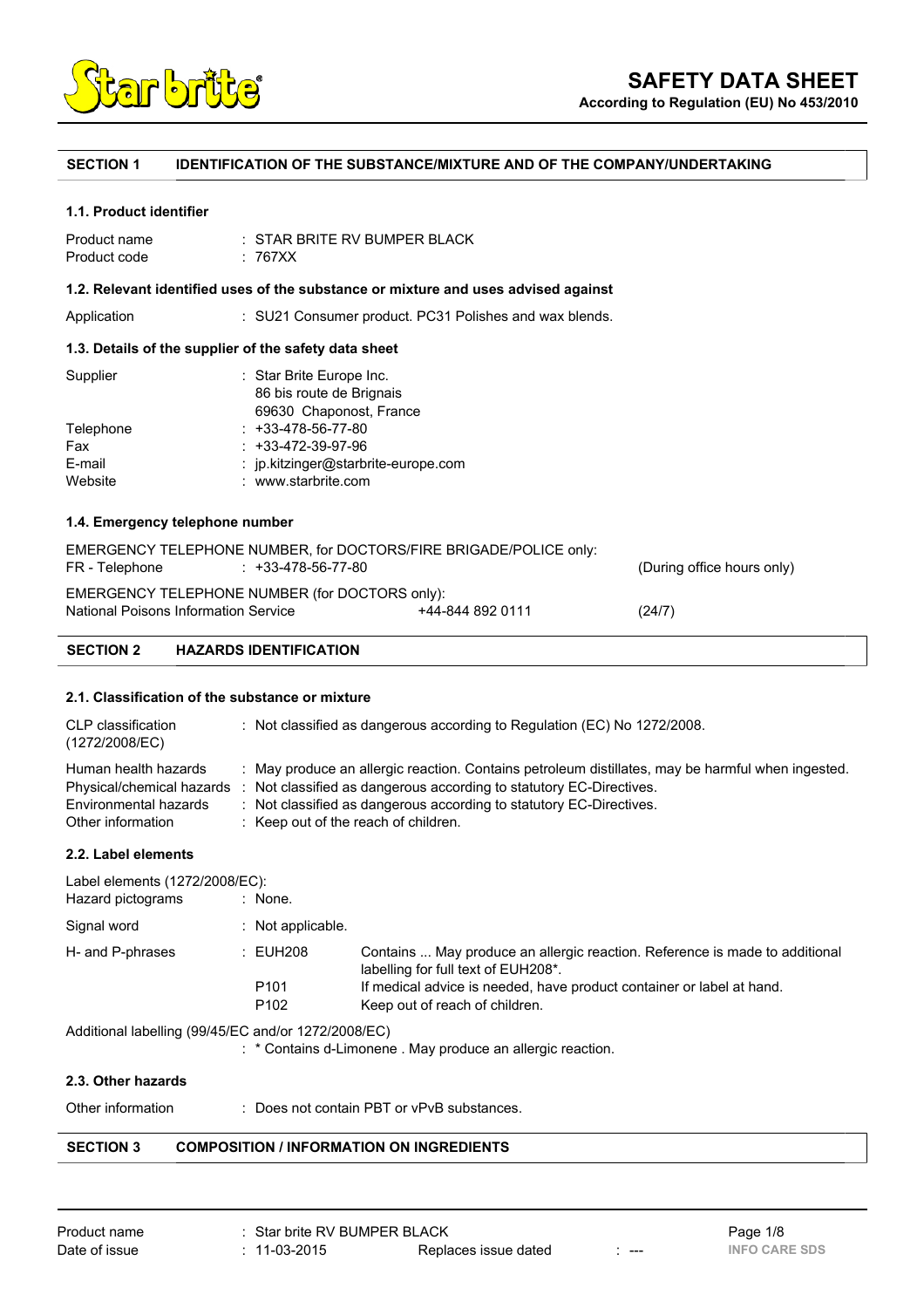

# **3.2. Mixtures**

Product description : Mixture.

# Information on hazardous substances:

| Substance name | Concentration<br>$(W/W)$ $(\%)$ | ICAS nr.  |       | <b>EC</b> number  | <b>IRemark</b>                | <b>REACH nr.</b> |
|----------------|---------------------------------|-----------|-------|-------------------|-------------------------------|------------------|
| d-Limonene     | $10.1 - 5.1$                    | 5989-27-5 |       | 227-813-5         |                               |                  |
|                |                                 |           |       |                   |                               |                  |
| Substance name | <b>Hazard Class</b>             | H-phrases |       | Pictograms        |                               |                  |
| d-Limonene     | Flam. Liq. 3; Skin              |           |       | H226; H315; H317; | GHS02; GHS07; $M$ (acute) = 1 |                  |
|                | Irrit. 2; Skin Sens.            |           | IH410 |                   | <b>GHS09</b>                  |                  |
|                | 1; Aquatic Acute 1;             |           |       |                   |                               |                  |
|                | Aquatic Chronic 1               |           |       |                   |                               |                  |

Reference is made to chapter 16 for full text of each relevant H phrase.

# **SECTION 4 FIRST-AID MEASURES**

#### **4.1. Description of first aid measures**

| First aid measures |                                                                                                                                                                         |
|--------------------|-------------------------------------------------------------------------------------------------------------------------------------------------------------------------|
| Inhalation         | : Move victim into fresh air. Consult a doctor if victim feels unwell.                                                                                                  |
| Skin contact       | : Take off contaminated clothing. Wash off skin with plenty of water and soap before product dries<br>up. Consult a doctor if irritation occurs.                        |
| Eye contact        | : Wash out with (lukewarm) water for at least 15 minutes. Remove contact lenses. Consult a doctor if<br>irritation persists.                                            |
| Ingestion          | : Do not induce vomiting. Give nothing to drink. Do rinse the mouth. Never give anything by mouth to<br>an unconscious person. Consult a doctor if victim feels unwell. |

## **4.2. Most important symptoms and effects, both acute and delayed**

| Effects and symptoms |                                                                                                                    |
|----------------------|--------------------------------------------------------------------------------------------------------------------|
| Inhalation           | May cause headache, dizziness and a feeling of sickness.                                                           |
| Skin contact         | May produce an allergic reaction. May cause dry skin and redness.                                                  |
| Eye contact          | : May cause stinging of eyes and redness.                                                                          |
| Ingestion            | May cause a feeling of sickness, vomiting and diarrhoea. May cause lung damage, sore throat and<br>lack of breath. |

#### **4.3. Indication of any immediate medical attention and special treatment needed**

Note to physicians : None known.

| <b>FIRE-FIGHTING MEASURES</b><br><b>SECTION 5</b> |
|---------------------------------------------------|

# **5.1. Extinguishing media**

| Extinguishing media |                                                       |
|---------------------|-------------------------------------------------------|
| Suitable            | : Carbondioxide (CO2). Foam. Dry chemical. Water fog. |
| Not suitable        | : Water jet.                                          |

# **5.2. Special hazards arising from the substance or mixture**

| Special exposure hazards | : Will float on water and can be reignited.                       |
|--------------------------|-------------------------------------------------------------------|
| Hazardous thermal        | : Carbon monoxide may be evolved if incomplete combustion occurs. |
| decomposition products   |                                                                   |

#### **5.3. Advice for firefighters**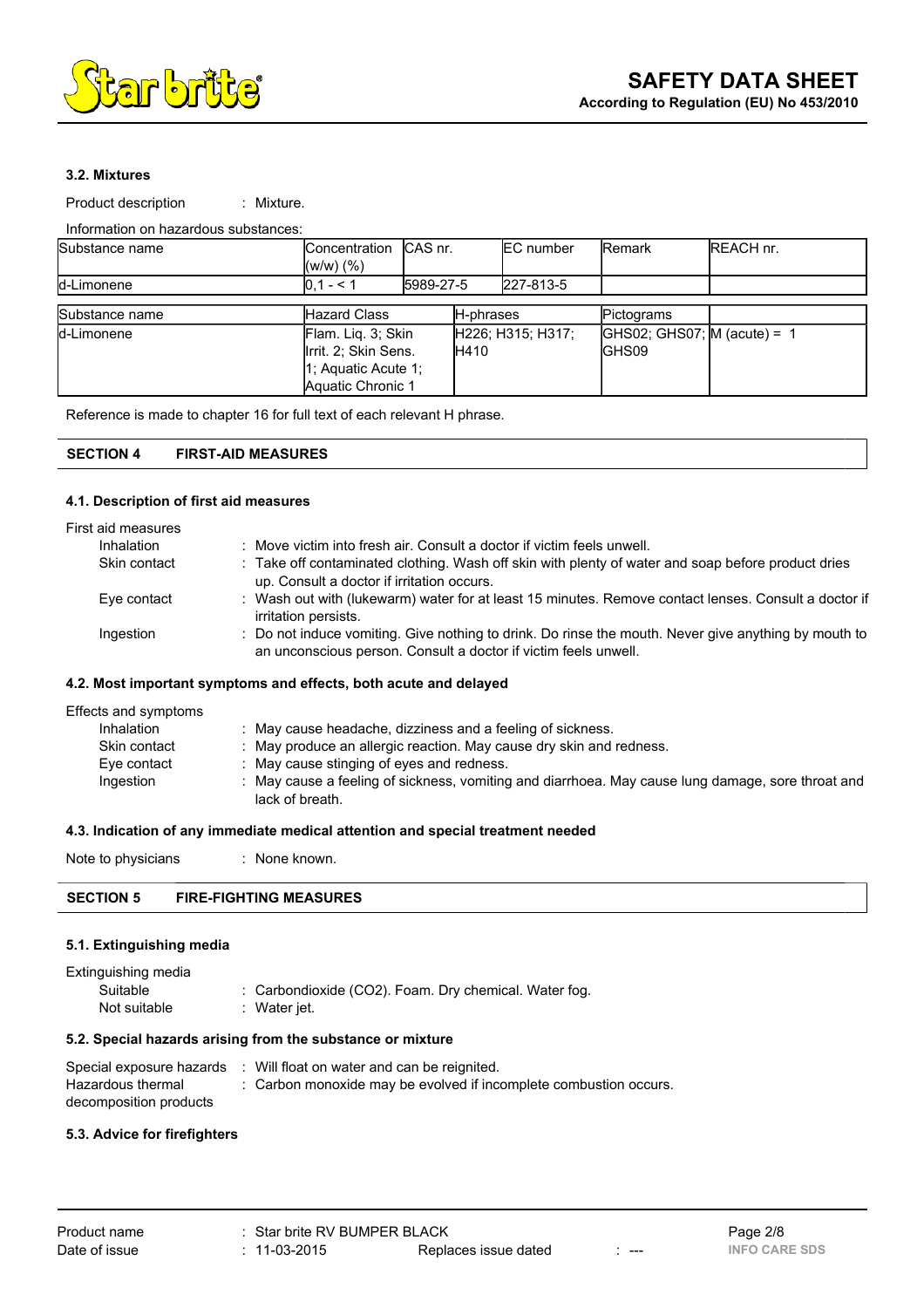

Special protective equipment for fire-fighters : Use adequate respiratory equipment in case of insufficient ventilation.

# **SECTION 6 ACCIDENTAL RELEASE MEASURES**

## **6.1. Personal precautions, protective equipment and emergency procedures**

Personal precautions : Danger of slipping. Clean up spills immediately. Wear shoes with non-slip soles. Vapours are heavier than air. Build up (of gasses) in low areas involves risk of suffocation.

#### **6.2. Environmental precautions**

Environmental precautions : Avoid release of product into sewers, surface water and/or ground water. In case of large spills: contain with dike.

#### **6.3. Methods and material for containment and cleaning up**

Methods for cleaning up : Collect spilled material in containers. Absorb residues in sand or other inert material. Dispose at an authorised waste collection point. Wash away remainder with plenty of water and soap.

## **6.4. Reference to other sections**

Reference to other sections : See also section 8.

| <b>SECTION 7</b> | <b>HANDLING AND STORAGE</b> |  |
|------------------|-----------------------------|--|
|------------------|-----------------------------|--|

## **7.1. Precautions for safe handling**

Handling : Handle in accordance with good occupational hygiene and safety practices in well-ventilated areas. Do not breathe vapour. Avoid contact with skin and eyes.

#### **7.2. Conditions for safe storage, including any incompatibilities**

| Storage               | Keep frost-free, in a cool, dry and well-ventilated place (< $35\degree$ C). Keep away from oxidizing agents. |
|-----------------------|---------------------------------------------------------------------------------------------------------------|
| Recommended packaging | Keep only in the original container.                                                                          |
| Non recommended       | $\therefore$ PE and PP.                                                                                       |
| packaging             |                                                                                                               |

# **7.3. Specific end use(s)**

Use  $\qquad \qquad$  : Use only as directed.

| <b>EXPOSURE CONTROLS/PERSONAL PROTECTION</b> |
|----------------------------------------------|
|                                              |

#### **8.1. Control parameters**

Occupational exposure limits : Occupational exposure limits have not been established for this product. Derived no-effect levels (DNEL) have not been established for this product. Predicted no-effect concentrations (PNEC) have not been established for this product.

Derived no-effect level (DNEL) for workers:

| Chemical name                                 | Route of            | DNEL, short-term |                              | DNEL, long-term |                     |
|-----------------------------------------------|---------------------|------------------|------------------------------|-----------------|---------------------|
|                                               | <b>lexposure</b>    |                  |                              |                 |                     |
|                                               |                     | Local effect     | Systemic effect Local effect |                 | Systemic effect     |
| d-Limonene                                    | <b>I</b> Inhalation |                  |                              |                 | $33.3 \text{ mg/m}$ |
| Derived no-effect level (DNEL) for consumers: |                     |                  |                              |                 |                     |

| Chemical name | <b>Route of</b> | DNEL, short-term |                              | DNEL, long-term |                 |
|---------------|-----------------|------------------|------------------------------|-----------------|-----------------|
|               | lexposure       |                  |                              |                 |                 |
|               |                 | Local effect     | Systemic effect Local effect |                 | Systemic effect |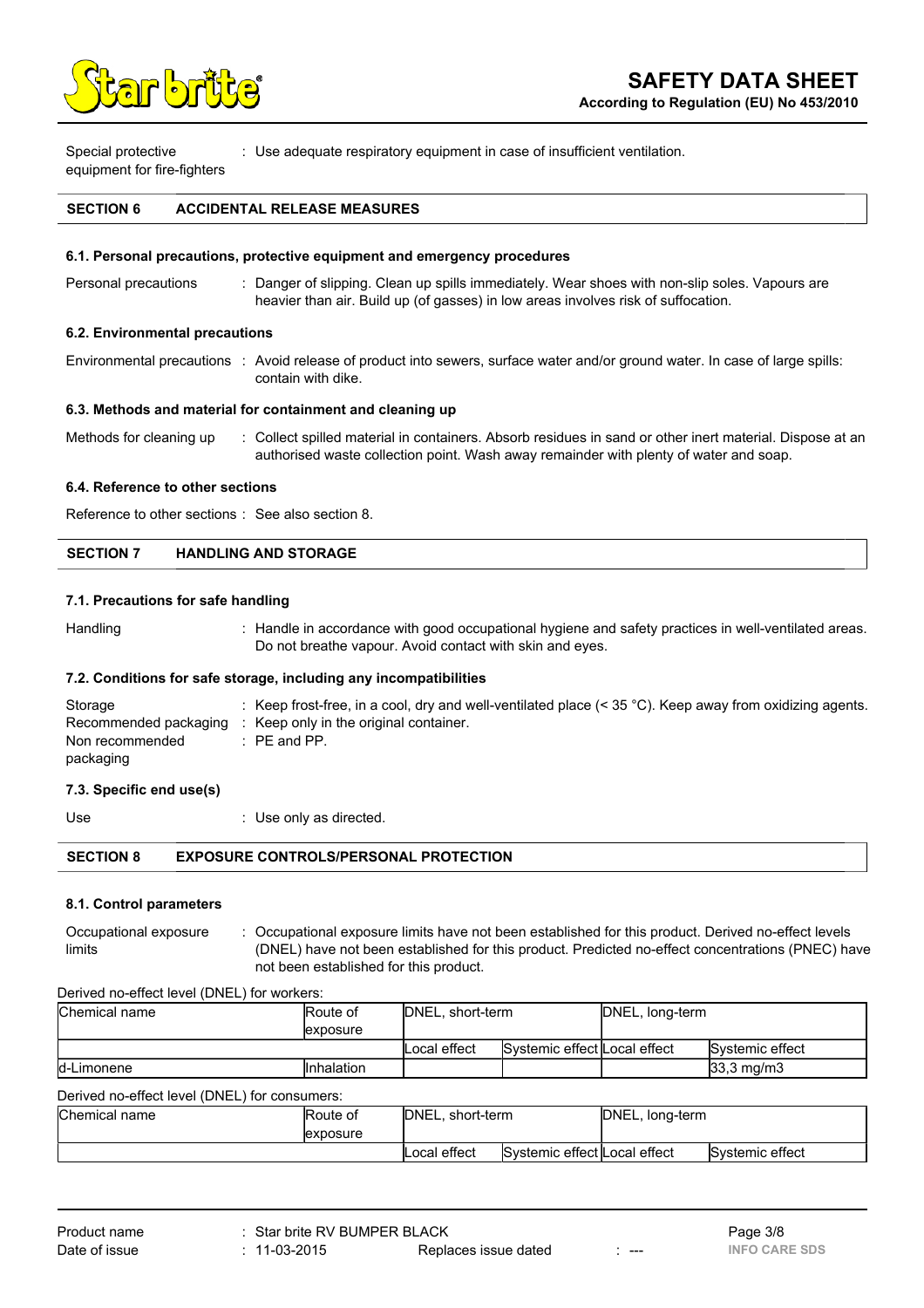

**According to Regulation (EU) No 453/2010**



| d-Limonene                                | <b>Inhalation</b><br><b>IOral</b> |               |               | $8,33$ mg/m $3$<br>4,76 mg/kg bw/day |
|-------------------------------------------|-----------------------------------|---------------|---------------|--------------------------------------|
| Predicted no-effect concentration (PNEC): |                                   |               |               |                                      |
| Chemical name                             | Route of exposure                 | Fresh water   | Marine water  |                                      |
| d-Limonene                                | Water                             | $0,0054$ mg/l | $0,0005$ mg/l |                                      |
|                                           | Sediment                          | 1,32 mg/kg    | $0,13$ mg/kg  |                                      |
|                                           | ISTP                              |               |               | $1,8$ mg/l                           |
|                                           | Soil                              |               |               | 0,262 mg/kg                          |

Oral 3,33 mg/kg food

#### **8.2. Exposure controls**

| Engineering measures                                                                      | : Use only in well-ventilated areas. Comply with standard precautionary measures for working with<br>chemicals.                 |
|-------------------------------------------------------------------------------------------|---------------------------------------------------------------------------------------------------------------------------------|
| Hygienic measures                                                                         | : When using do not eat, drink or smoke.                                                                                        |
| Personal protective equipment:<br>professional advice for the particular local situation. | The efficiency of personal protective equipment depends among other things on temperature and degree of ventilation. Always get |

| Body protection | : Use of specific protective industrial clothing is not required under normal conditions of use. In<br>case of large scale exposure wear suitable protective clothing, overalls or suit, and similar boots.      |
|-----------------|------------------------------------------------------------------------------------------------------------------------------------------------------------------------------------------------------------------|
|                 | Suitable material: nitril. Indication of permeation breakthrough time: 6 hours.                                                                                                                                  |
|                 | Respiratory protection: Take care of sufficient ventilation. Wear suitable respiratory protection in case of large scale                                                                                         |
|                 | exposure. Suitable: gas filter type A (brown), class I or higher on e.g. a facemask in accordance<br>with EN 140.                                                                                                |
| Hand protection | : Under normal conditions of use specific gloves are not required. Wear appropriate gloves in case of<br>frequent or prolonged use and in case of large scale exposure. Suitable material: nitril. $\pm 0.5$ mm. |
|                 | Indication of permeation breakthrough time: 6 hours.                                                                                                                                                             |
| Eye protection  | : Wear appropriate safety glasses when there is danger of possible eye contact.                                                                                                                                  |
|                 |                                                                                                                                                                                                                  |

## **SECTION 9 PHYSICAL AND CHEMICAL PROPERTIES**

# **9.1. Information on basic physical and chemical properties**

| Appearance<br>Colour<br>Odour<br>Odour threshold | : Liquid.<br>Colourless.<br>: Perfumed.<br>: Not known. |                                                                                                     |
|--------------------------------------------------|---------------------------------------------------------|-----------------------------------------------------------------------------------------------------|
| рH                                               | : Not applicable.                                       | Almost waterfree product.                                                                           |
| Solubility in water<br>Partition coefficient     | : Not soluble.<br>: Not known.                          |                                                                                                     |
| (n-octanol/water)                                |                                                         |                                                                                                     |
| Flash point                                      | : $> 100 °C$                                            | Closed Cup (ISO 2719, EN 11, DIN 51758, ASTM D 93)                                                  |
| Flammability (solid, gas)                        | : Not applicable.                                       | Liquid. See flashpoint.                                                                             |
| Auto ignition temperature                        | : $>$ 195 °C                                            |                                                                                                     |
| Boiling point/boiling range                      | : $> 100 °C$                                            |                                                                                                     |
| Melting point/melting range $: < 0$ °C           |                                                         |                                                                                                     |
| Explosive properties                             | : None known.                                           | Does not contain explosives.                                                                        |
| Explosion limits (% in air)                      | : Not known.                                            | Lower explosion limit in air $(\%)$ : 0,7 (d-Limonene)<br>Upper explosion limit in air $(\%)$ : 6,5 |
| Oxidising properties                             | : Not applicable.                                       | Does not contain oxidizing substances.                                                              |
| Decomposition temperature : Not applicable.      |                                                         |                                                                                                     |
| Viscosity $(20^{\circ}C)$                        | $:$ > 20 mm2/sec                                        | $(1$ mm2/sec = 1cSt)                                                                                |
| Viscosity $(40^{\circ}C)$                        | $:$ > 20 mm2/sec                                        |                                                                                                     |
| Vapour pressure (20°C)                           | : Not known.                                            |                                                                                                     |
| Vapour density (20°C)                            | $\therefore$ > 1                                        | (air = 1)                                                                                           |
| Relative density $(20^{\circ}C)$                 | : $0,894$ g/ml                                          |                                                                                                     |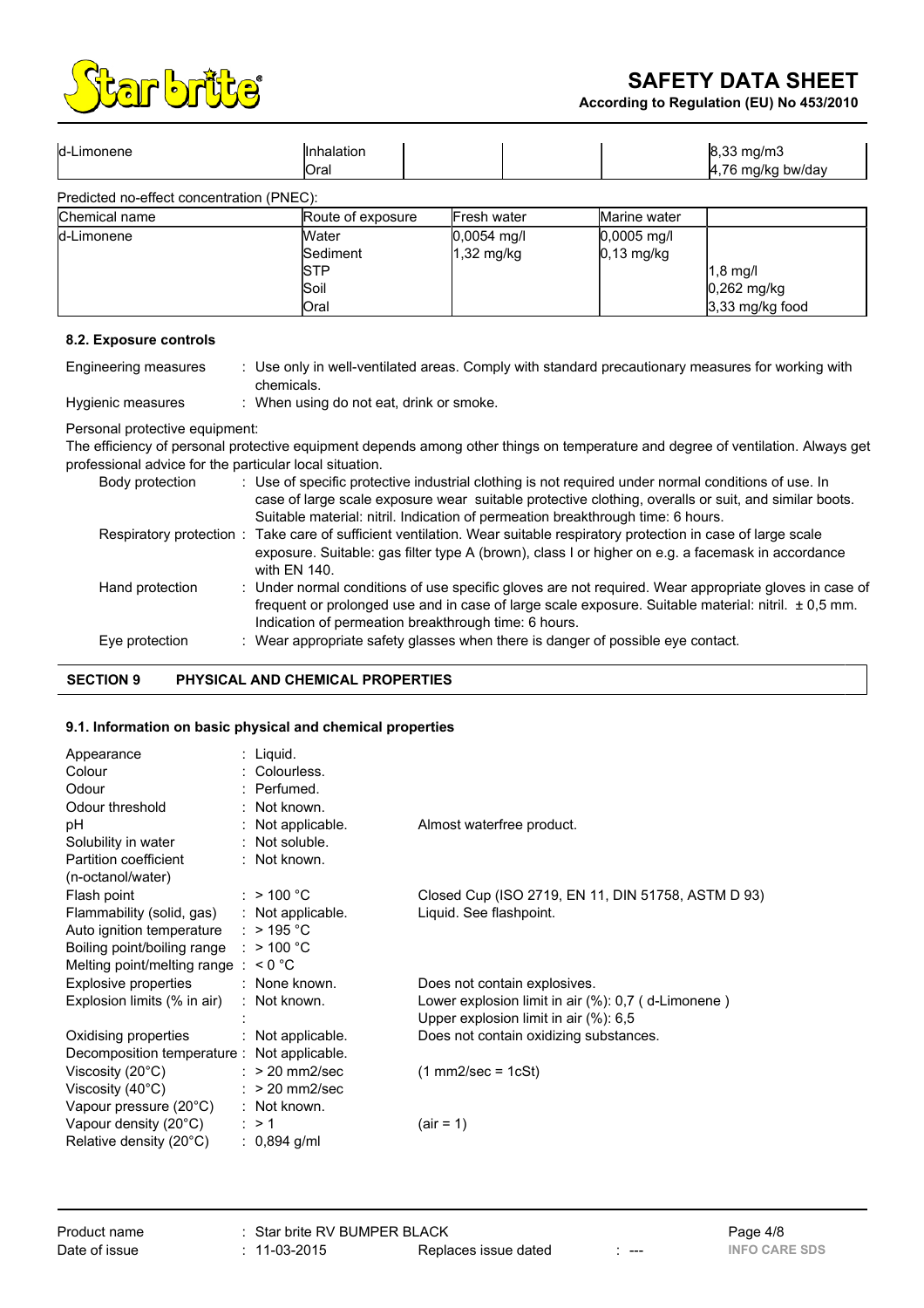

**According to Regulation (EU) No 453/2010**

Evaporation rate : not known (n-butyl acetate = 1)

# **SECTION 10 STABILITY AND REACTIVITY**

| 10.1. Reactivity                                 |                                       |
|--------------------------------------------------|---------------------------------------|
| Reactivity                                       | : See sub-sections below.             |
| 10.2. Chemical stability                         |                                       |
| Stability                                        | : Stable under normal conditions.     |
| 10.3. Possibility of hazardous reactions         |                                       |
| Reactivity                                       | : No other hazardous reactions known. |
| 10.4. Conditions to avoid                        |                                       |
| Conditions to avoid : See section 7.             |                                       |
| 10.5. Incompatible materials                     |                                       |
| Materials to avoid                               | : Keep away from oxidizing agents.    |
| 10.6. Hazardous decomposition products           |                                       |
| Hazardous decomposition : Not known.<br>products |                                       |

**SECTION 11 TOXICOLOGICAL INFORMATION**

## **11.1. Information on toxicological effects**

No toxicological research has been carried out on this product. Inhalation

| 11 11 12 12 11 V 1 1 |                                                                                                                                                                                                                                                               |
|----------------------|---------------------------------------------------------------------------------------------------------------------------------------------------------------------------------------------------------------------------------------------------------------|
| Acute toxicity       | : Calculated LC50: $> 6,123$ mg/l. Ingredients of unknown toxicity: $< 1$ %. ATE: $> 5$ mg/l. Low<br>toxicity. Not classified - based on available data, the classification criteria are not met. May cause<br>headache, dizziness and a feeling of sickness. |
| Corrosion/irritation | : Not classified - based on available data, the classification criteria are not met.                                                                                                                                                                          |
| Sensitisation        | : Not classified - based on available data, the classification criteria are not met.                                                                                                                                                                          |
| Carcinogenicity      | Does not contain carcinogenic substances. Not classified - based on available data, the<br>classification criteria are not met.                                                                                                                               |
| Mutagenicity         | Does not contain mutagenic substances. Not classified - based on available data, the classification<br>criteria are not met.                                                                                                                                  |
| Skin contact         |                                                                                                                                                                                                                                                               |
| Acute toxicity       | : Calculated LD50: > 5000 mg/kg.bw. Ingredients of unknown toxicity: < 1 %. ATE: > 2000 mg/kg.bw.<br>Low toxicity. Not classified - based on available data, the classification criteria are not met.                                                         |
| Corrosion/irritation | Slight irritation possible. Not classified - based on available data, the classification criteria are not<br>met.                                                                                                                                             |
| Sensitisation        | : May produce an allergic reaction.                                                                                                                                                                                                                           |
| Mutagenicity         | Does not contain mutagenic substances. Not classified - based on available data, the classification<br>criteria are not met.                                                                                                                                  |
| Eye contact          |                                                                                                                                                                                                                                                               |
| Corrosion/irritation | : Slight irritation possible. Not classified - based on available data, the classification criteria are not<br>met.                                                                                                                                           |
|                      |                                                                                                                                                                                                                                                               |

# Ingestion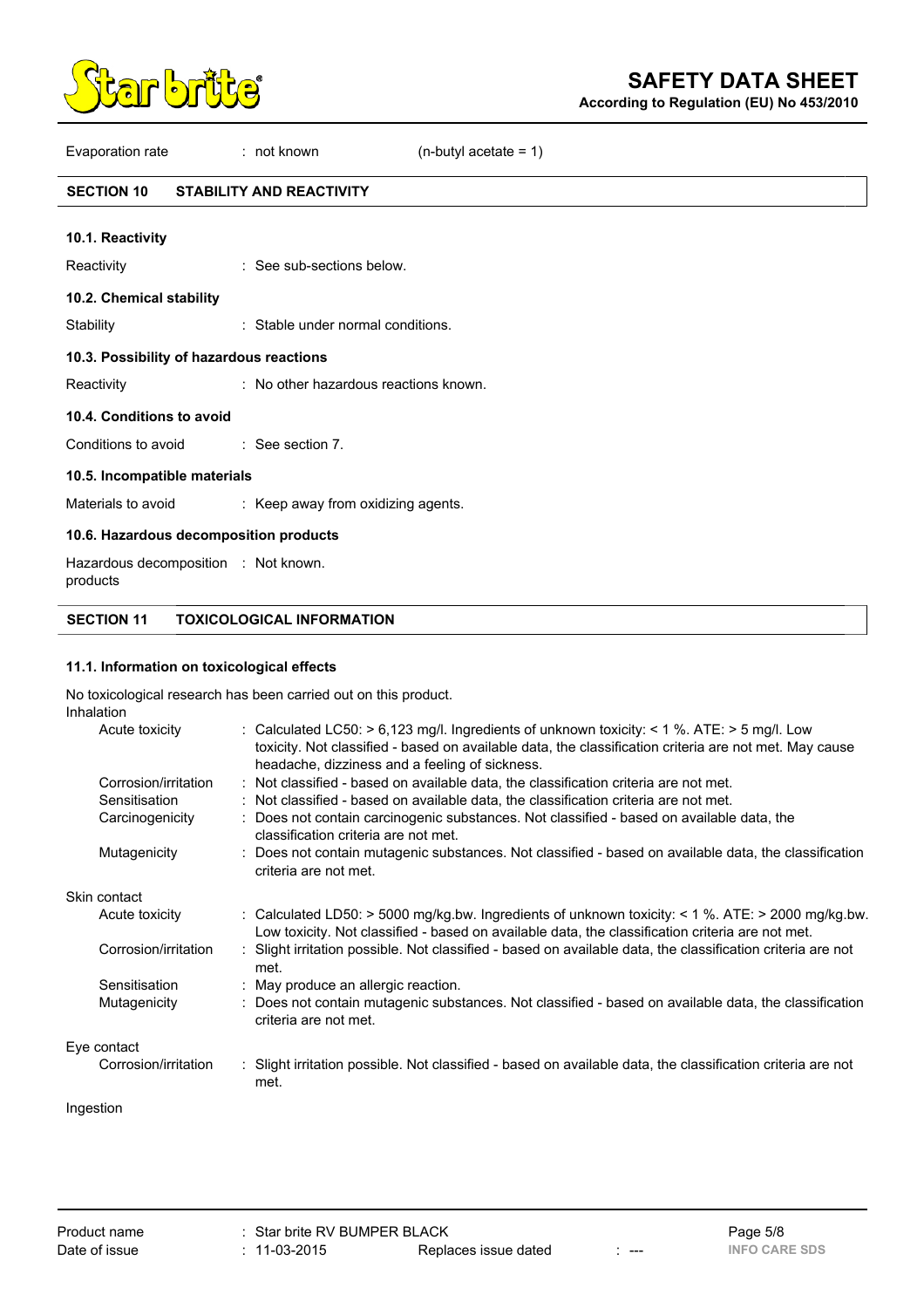

| Acute toxicity       | : Calculated LD50: $>$ 4376 mg/kg.bw. Ingredients of unknown toxicity: $<$ 1 %. ATE: $>$ 2000 mg/kg.bw.                                                       |
|----------------------|---------------------------------------------------------------------------------------------------------------------------------------------------------------|
|                      | Low toxicity. Not classified - based on available data, the classification criteria are not met. After                                                        |
|                      | ingestion, at vomiting, risk of aspiration in the lungs.                                                                                                      |
| Corrosion/irritation | : May cause a feeling of sickness, stomachache, vomiting and diarrhoea. Not classified - based on<br>available data, the classification criteria are not met. |
|                      |                                                                                                                                                               |
| Carcinogenicity      | : Does not contain carcinogenic substances. Not classified - based on available data, the                                                                     |
|                      | classification criteria are not met.                                                                                                                          |
| Mutagenicity         | : Does not contain mutagenic substances. Not classified - based on available data, the classification                                                         |
|                      | criteria are not met.                                                                                                                                         |

#### Toxicological information:

| Chemical name | Property                  |                    | Method           | Test animal   |
|---------------|---------------------------|--------------------|------------------|---------------|
| d-Limonene    | Genotoxicity - in vitro   | Not genotoxic      |                  |               |
|               | LD50 (oral)               | $4400$ mg/kg bw    |                  | Rat           |
|               | LD50 (dermal)             | > 2000 mg/kg bw    | .                | <b>Rabbit</b> |
|               | NOEL (oral)               | 5 mg/kg bw/d       | .                | Rat           |
|               | NOAEL (oral)              | 30 mg/kg bw/d      |                  | Rat           |
|               | Skin irritation           | Ilrritant          |                  | -----         |
|               | NOAEL (development,       | 600 mg/kg bw/d     |                  | Rat           |
|               | loral)                    |                    |                  |               |
|               | <b>Skin sensitisation</b> | 10075 ug/cm2       | <b>IOECD 429</b> | lMouse        |
|               | Mutagenicity              | Negative           | <b>IOECD 471</b> |               |
|               | Eve irritation            | Non-irritant       | <b>IOECD 405</b> | <b>Rabbit</b> |
|               | NOEL (carcinogenicity,    | $>$ 300 mg/kg bw/d | <b>OECD 451</b>  | Rat           |
|               | loral)                    |                    |                  |               |
|               | Genotoxicity - in vivo    | 2000 mg/kg bw/d    |                  | Rat           |

# **SECTION 12 ECOLOGICAL INFORMATION**

#### **12.1. Toxicity**

No ecotoxicological research has been carried out on this product.

Ecotoxicity : Calculated LC50 (fish): 344 mg/l. Calculated EC50 (waterflea): 227 mg/l. Contains < 1 % of components with unknown hazards to the aquatic environment. Not classified - based on available data, the classification criteria are not met. May form an oil film on the water surface causing a decline in oxygen content with possible adverse effects for aquatic organisms.

#### **12.2. Persistence and degradability**

Persistence – degradability : No specific information known.

#### **12.3. Bioaccumulative potential**

Bioaccumulative potential : No specific information known.

**12.4. Mobility in soil**

Mobility **Mobility** : Adsorbs to soil and has low mobility. Floats on water.

## **12.5. Results of PBT and vPvB ass**

PBT/vPvB assessment : Does not contain PBT or vPvB substances.

#### **12.6. Other adverse effects**

Other information : Not applicable.

# **SECTION 13 DISPOSAL CONSIDERATIONS**

| Product name  |
|---------------|
| Date of issue |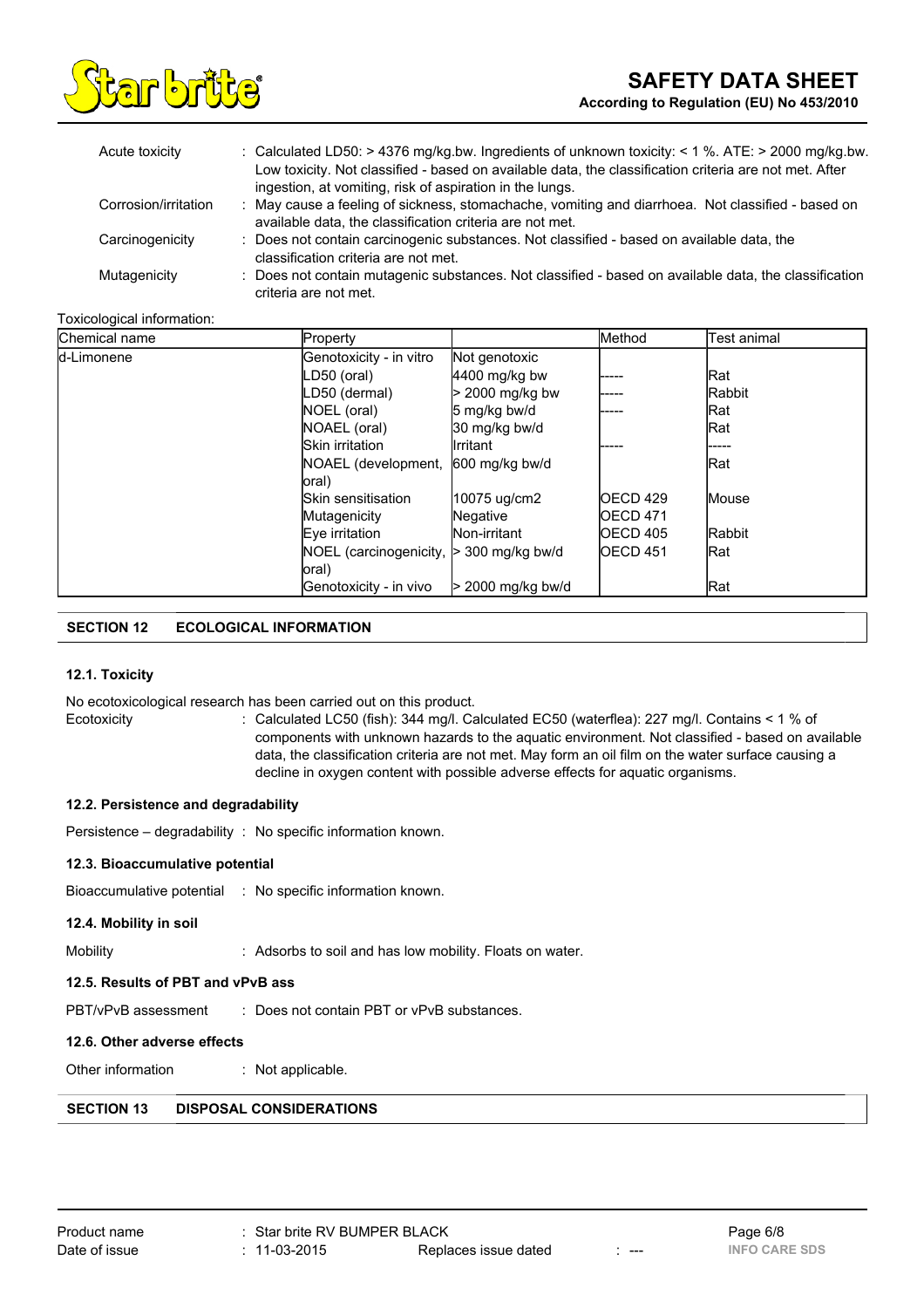

## **13.1. Waste treatment methods**

| Product residues                        | : Do not dispose empty pack with waste produced by households. Containers may be recycled. Treat<br>product residues and non-empty pack as chemical waste. Dispose waste to an official chemical<br>waste depot.              |
|-----------------------------------------|-------------------------------------------------------------------------------------------------------------------------------------------------------------------------------------------------------------------------------|
| Additional warning<br>Local legislation | None.<br>Disposal should be in accordance with applicable regional, national, and local laws and regulations.<br>Local regulations may be more stringent than regional or national requirements and must be<br>complied with. |

#### **SECTION 14 TRANSPORT INFORMATION**

#### **14.1. UN number**

UN nr. the contract of the contract of the contract of the contract of the contract of the contract of the contract of the contract of the contract of the contract of the contract of the contract of the contract of the con

#### **14.2. UN proper shipping name**

Transport name : Not regulated.

#### **14.3/14.4/14.5. Transport hazard class(es)/Packing group/Environmental hazards**

| ADR/RID (road / railway)<br>Class       | : This product is not classified according to ADR/RID.      |
|-----------------------------------------|-------------------------------------------------------------|
| IMDG (sea)<br>Class<br>Marine pollutant | : This product is not classified according to IMDG.<br>: No |
| IATA (air)<br>Class                     | : This product is not classified according to IATA.         |

#### **14.6. Special precautions for user**

Other information : Country specific variations may apply.

## **14.7. Transport in bulk according to Annex II of MARPOL 73/78 and the IBC Code**

Marpol : Not intended to be carried in bulk according to International Maritime Organisation (IMO) instruments. Packaged liquids are not considered bulk.

# **SECTION 15 REGULATORY INFORMATION**

#### **15.1. Safety, health and environmental regulations/legislation specific for the substance or mixture**

Community regulations : Regulation (EC) No 453/2010 (REACH), Regulation (EC) No 1272/2008 (CLP) and other regulations.

#### **15.2. Chemical safety assessment**

Chemical safety assessment : Not applicable.

# **SECTION 16 OTHER INFORMATION**

# **16.1. Other information**

The information in this safety data sheet is compiled in compliance with Regulation (EC) No 453/2010 dated 20 May 2010 and accurate to the best of our knowledge and experience at the date of issue specified. It is the user's obligation to use this